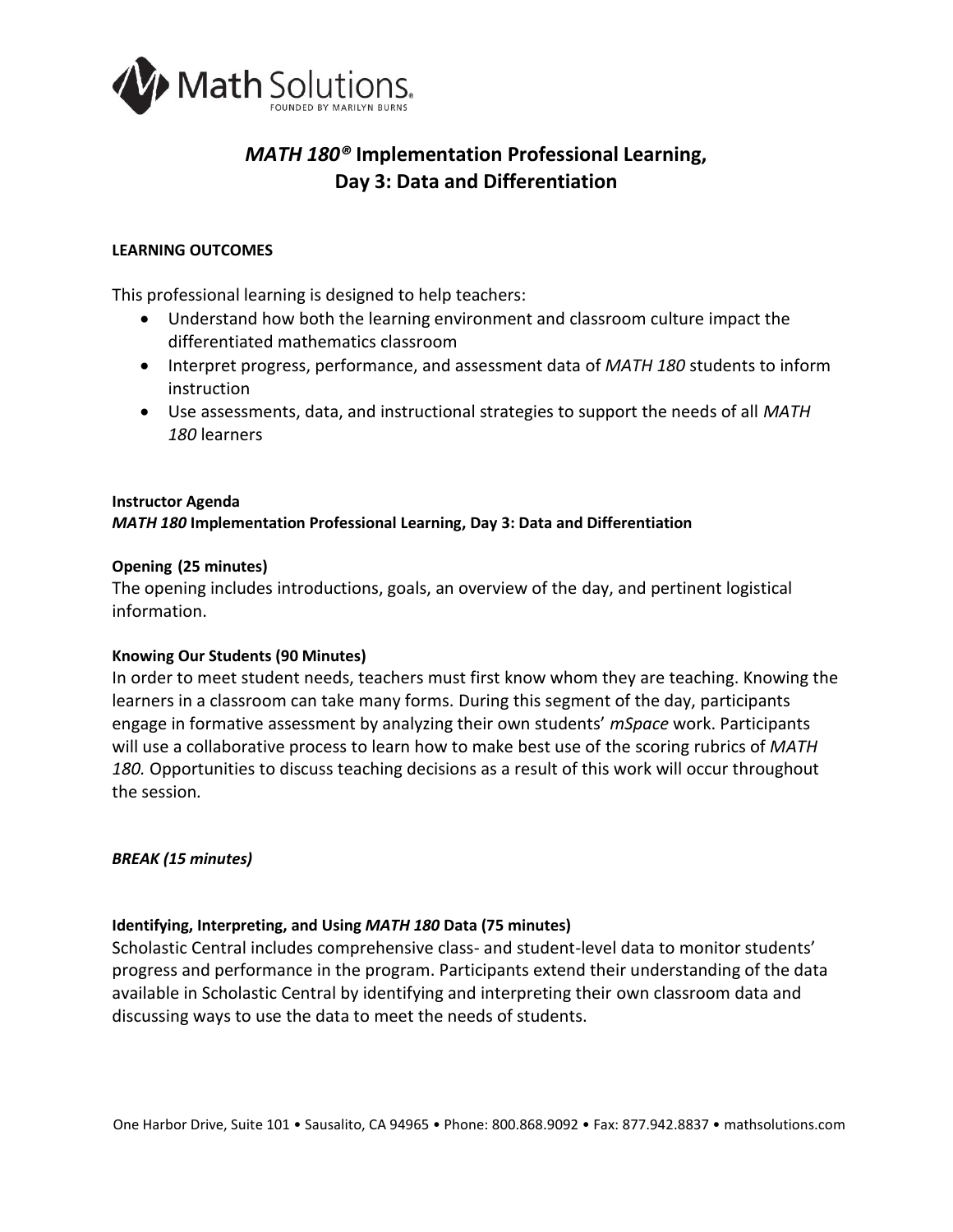# *LUNCH (60 minutes)*

# **Creating a Differentiated Mathematics Classroom (60 minutes)**

Differentiated instruction is a philosophy of teaching based on the belief that all learners are different and that all students are capable of learning. Taken together, these beliefs mandate that teachers differentiate instruction. To do this, a variety of components that contribute to a classroom environment supportive of all students must be addressed. Participants examine instructional strategies intentionally embedded in *MATH 180* that support a classroom culture encouraging students to develop reasoning strategies and build conceptual understanding of the mathematics they are learning.

# *BREAK (15 minutes)*

# **Planning for Differentiated Instruction (60 minutes)**

Although there are many tools and instructional strategies embedded in *MATH 180*, it is the teacher who makes effective use of these features to maximize impact on student learning. This culminating session provides time for participants to use the information gleaned from earlier sessions to develop a plan for how to meet students' needs.

#### **Closing (20 minutes)**

Participants take time to reflect on the experiences of the day and ways that these experiences will positively impact their classroom instruction.

#### **Math Solutions Guiding Principles**

Drawing upon academic work and our own classroom-grounded research and experience, Math Solutions has identified the following four instructional needs as absolutely essential to improving instruction and student outcomes:

- Robust Content Knowledge
- Understanding of How Students Learn
- Insight Into Individual Learners Through Formative Assessment
- **•** Effective Instructional Strategies

These four instructional needs drive the design of all Math Solutions courses, consulting and coaching. We consider them our guiding principles and strive to ensure that all educators:

- Know the math they need to teach—know it deeply and flexibly enough to understand various solution paths and students' reasoning
- Understand the conditions necessary for learning, what they need to provide, and what students must make sense of for themselves